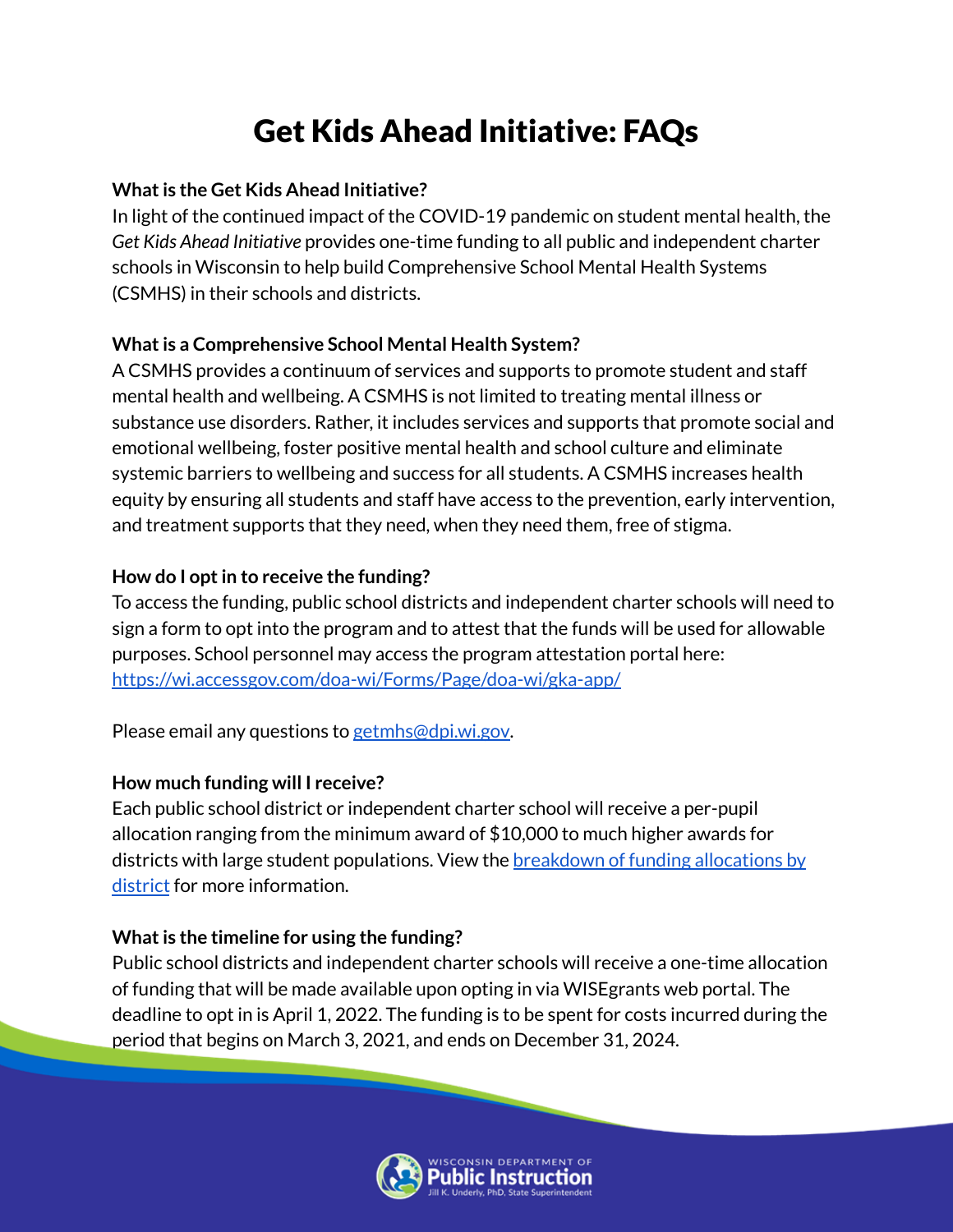#### **What are the reporting requirements for this funding?**

At the end of each school year, school districts and independent charter schools are required to provide a brief narrative description of how they used their Grant Award to improve or expand mental health-related educational programming, training, staff support, or assistance for students and their families at their schools. Reports will be due on or before July 31 of each year through 2024. DPI will provide additional information regarding the reporting format at least 30 days prior to the deadline.

#### **How can we use the funds?**

Funds must be used for allowable activities aimed at building, improving, and sustaining Comprehensive School Mental Health Systems. The program is designed to address systemic challenges that schools encounter in supporting student and staff wellbeing by providing funds to build a proactive system that serves all students. These funds include many allowable mental health related activities, such as but not limited to the following:

- training for staff in mental health-related programs and initiatives including Youth Mental Health First Aid, Compassion Resilience, Social and Emotional Learning, and Trauma Sensitive Schools;
- mental Health Evidence-Based Improvement Strategies (EBIS);
- mental health literacy and stigma reduction programs for students and adults;
- contracting with community mental health providers, consultants, organizations, CESAs, and other experts to provide consultation, training, mentoring, and coaching;
- parent training and informational events;
- Student and Family Assistance Programs (SFAP);
- school-employed mental health professionals accessible to all students;
- mental health navigators; and
- mental health system planning.

Unallowable activities include:

- payments for direct treatment services or insurance deductibles;
- non-mental health-related training;
- staff salaries for non-mental health-related positions; and
- indirect costs of regular school operations (e.g., existing overhead expenses).